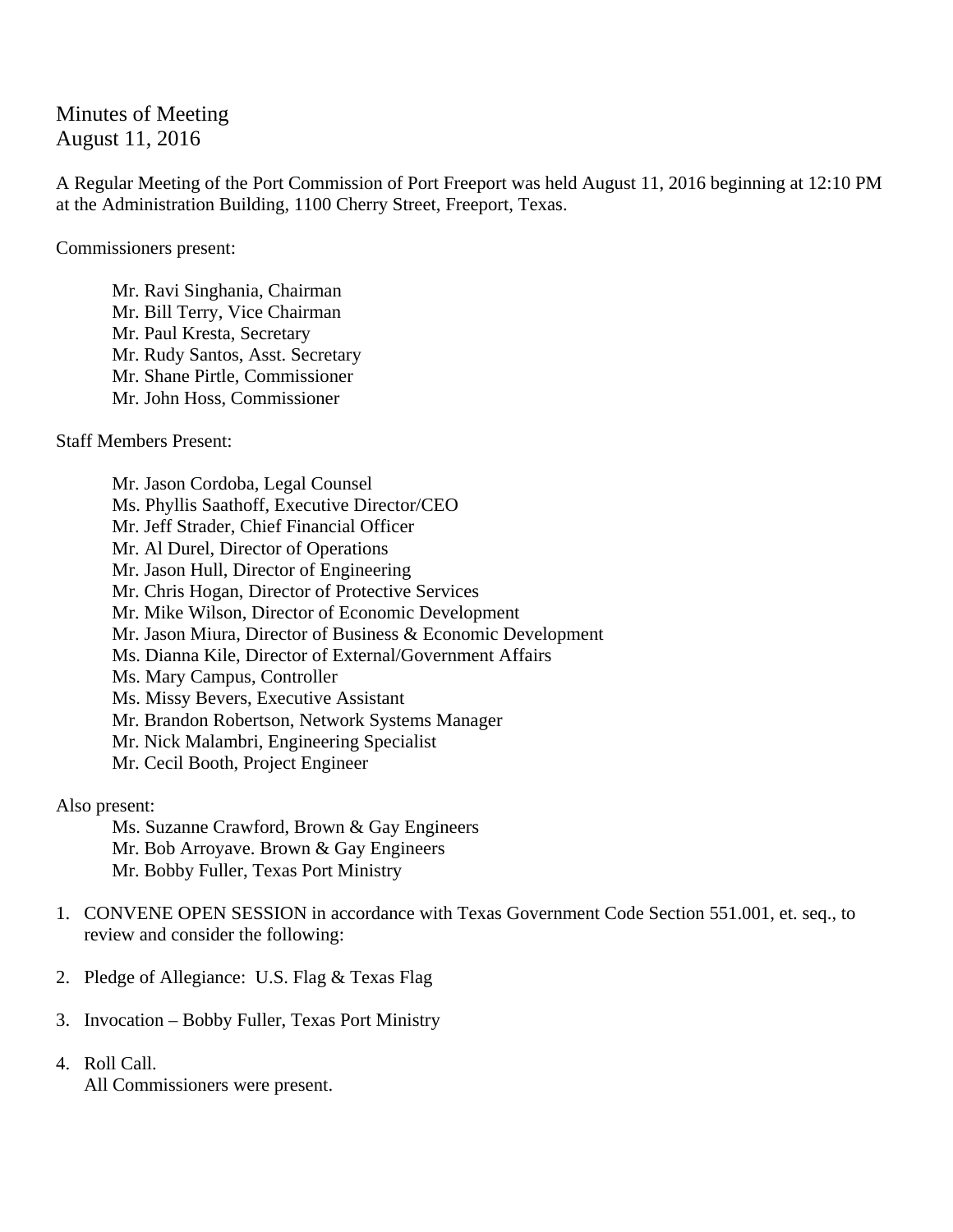5. Approval of minutes from the Special Meeting held July 1, 2016, the Regular Meeting held July 14, 2016 and the Special Meeting held July 19, 2016.

A motion was made by Commissioner Kresta to approve the minutes as presented. The motion was seconded by Commissioner Terry with all Commissioners present voting in favor of the motion.

6. Receive report from Executive Director/CEO on activities and matters related to administrative affairs. Port tenant updates, USCOE, rail issues, AAPA Committees, leases, contracts, upcoming Port and civic events and other related administrative & governmental affairs.

Ms. Saathoff reported on Congressman Randy Weber's visit Monday, August 8<sup>th</sup> stating that he was very generous with his time at the Port. His visit included an update on activities and strategic objectives of the Port as well as a tour of the facilities and tour of the progress at the Freeport LNG terminal site. A second meeting of representatives from the Port, Brazoria and Fort Bend County held with regard to the proposed multimodal trade corridor and efforts to creating linkage between Rosenberg and Port Freeport and eventually to the Dallas-Fort Worth market area. Ms. Saathoff also reported that a Letter Agreement regarding road repairs on the East End between Port Freeport and the City of Freeport had been executed and a change order would be issued to initiate the improvements at  $5<sup>th</sup>$  and Terminal. Additionally, a meeting with TxDOT will be held August 26 regarding the Pine Street Bridge project. A Texas Ports Association dinner was held August 8 to welcome new USCOE Colonel Zetterstrom to the Galveston District. Commissioner Pirtle and Jason Hull represented the Port at this dinner. Ms. Saathoff then mentioned the proposed meeting schedule for the remainder of the year stating that feedback received indicates the October date for the board workshop is not a good date. Commissioner Pirtle suggested holding the workshop and board meeting October 13. After some discussion, it was agreed the board meeting will be held at noon October 13, with the workshop to follow at 4:00 p.m. A decision was also made to hold the Administration Building Open House October 6 beginning at 4:00 p.m.

7. Receive report from Commissioners on matters related to meetings and conferences attended, Port presentations and other related Port Commission matters.

Commissioners Pirtle, Terry, Hoss and Singhania each reported on attending Congressman Weber's visit August 8<sup>th</sup>. Commissioner Singhania also reported attending the MEGlobal Groundbreaking also held August 8<sup>th</sup>.

8. Receive report regarding Texas Trade Mission to Panama.

Ms. Saathoff reported the Trade Mission to Panama was co-chaired by Lt. Governor Dan Patrick and Senator Creighton who serves as the Chair of the Senate Select Committee on Texas Ports. Unfortunately, the Lt. Governor was not able to attend but was able to send his Chief of Staff. Representatives from Port Freeport included Commissioners Singhania and Hoss, Ms. Saathoff and Jason Miura. Ms. Saathoff stated that Freeport, Houston and Sabine Neches were the ports and/or waterways represented, adding that Freeport was the best prepared delegation taking advantage of the opportunities to deliver key objectives to the Panamanians. Port Freeport also used their time with Senator Creighton to reiterate the great value the Port has with the ability to deepen the channel to 55 feet, and the potential to be a prime gateway of commerce for the State of Texas.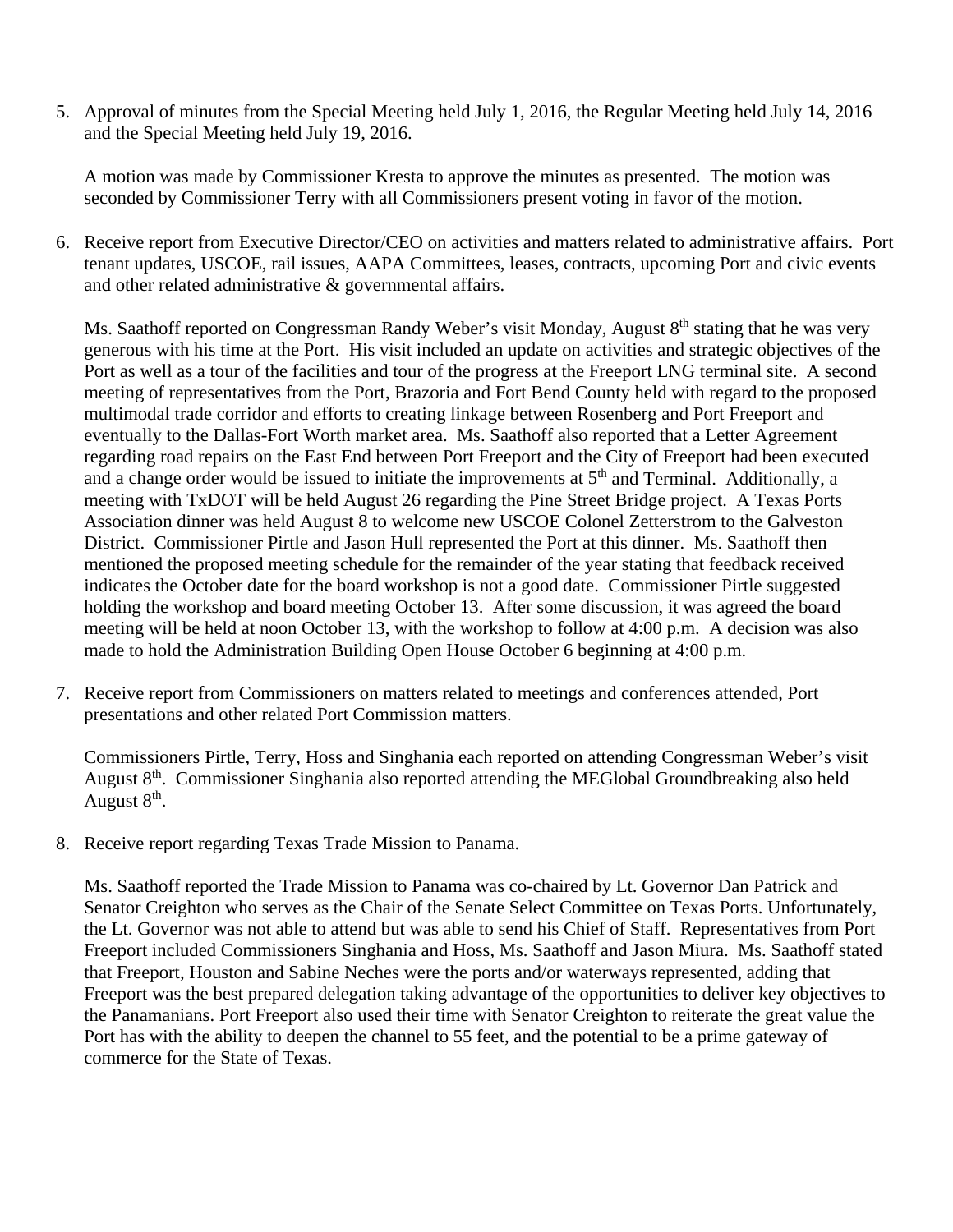Commissioner Hoss echoed what Ms. Saathoff reported adding that the message was well conveyed and received, and believes Freeport is about to really take off.

Commissioner Singhania reported on presentations given by Ambassador Sosa and Dr. Metcalf as well as representatives of Port Sabine Neches on their channel deepening project and the opportunity the group had to watch a LNG tanker moving through the cannel on their last day. He thanked staff on a job well done representing Port Freeport and for making the trip.

- 9. Public Comment There were no public comments.
- 10. Approval of granting an Easement to CenterPoint Energy on a 202.913-acre tract of land leased to Freeport LNG.

Mr. Hull stated that CenterPoint is proposing an easement on property leased to Freeport LNG for a new electrical service in support of their expansion. It is Mr. Hull's recommendation and that of the Strategic Planning Advisory Committee to grant this easement.

A motion was made by Commissioner Pirtle to approve the easement. The motion was seconded by Commissioner Kresta with all Commissioners present voting in favor of the motion.

11. Approval of Change Order No. 1 to Tegrity Homes for construction of additional houses.

This change order request is to add two additional houses to the Tegrity Homes contract in the amount of \$292,750 bringing the revised contract amount to \$3,220,250. These houses will be built in the 500 block of West Fifth Street on Port owned property. It is Mr. Hull's recommendation to approve this change order.

A motion was made by Commissioner Pirtle to approve the change order. The motion was seconded by Commissioner Kresta with all Commissioners present voting in favor of the motion.

12. Workshop regarding FY 2016/2017 Budget for Port Freeport.

Before the workshop began, Ms. Saathoff stated that the budget being presented was a collective effort by all departments adding that it continues to support continued growth and the Port's strategic initiatives while being prudent in areas of the budget with respect to the expenditure funds in order to continue to achieve a strong operating margin that produces the cash flow in support of planned capital investments and expand operational capabilities. 2013-2016 saw an annual growth of 14% with an anticipated 11% increase over the prior year. Project cargo opportunities is a strong part of the revenue growth, and brings the five-year overall average to about 13%. While the Port has seen tremendous growth, the average annual expenditure increase has been 3.3% between the period of 2013-2016. An increase of about 13% is expected for the next year. A large portion of this increase comes in the form of depreciation and relates to the new capital infrastructure and equipment that has been recently put in service which is generating growth opportunities for the Port. This will bring the five-year annual average to about 5.7%. A 28% operating margin is proposed for 2017 or \$6.9 million. This generates a strong cash flow position which will be reinvested immediately back into additional infrastructure in the Port. At the end of 2017, it is projected the reserves will still be strong after spending down approximately \$9 million. As presented, the budget provides for the